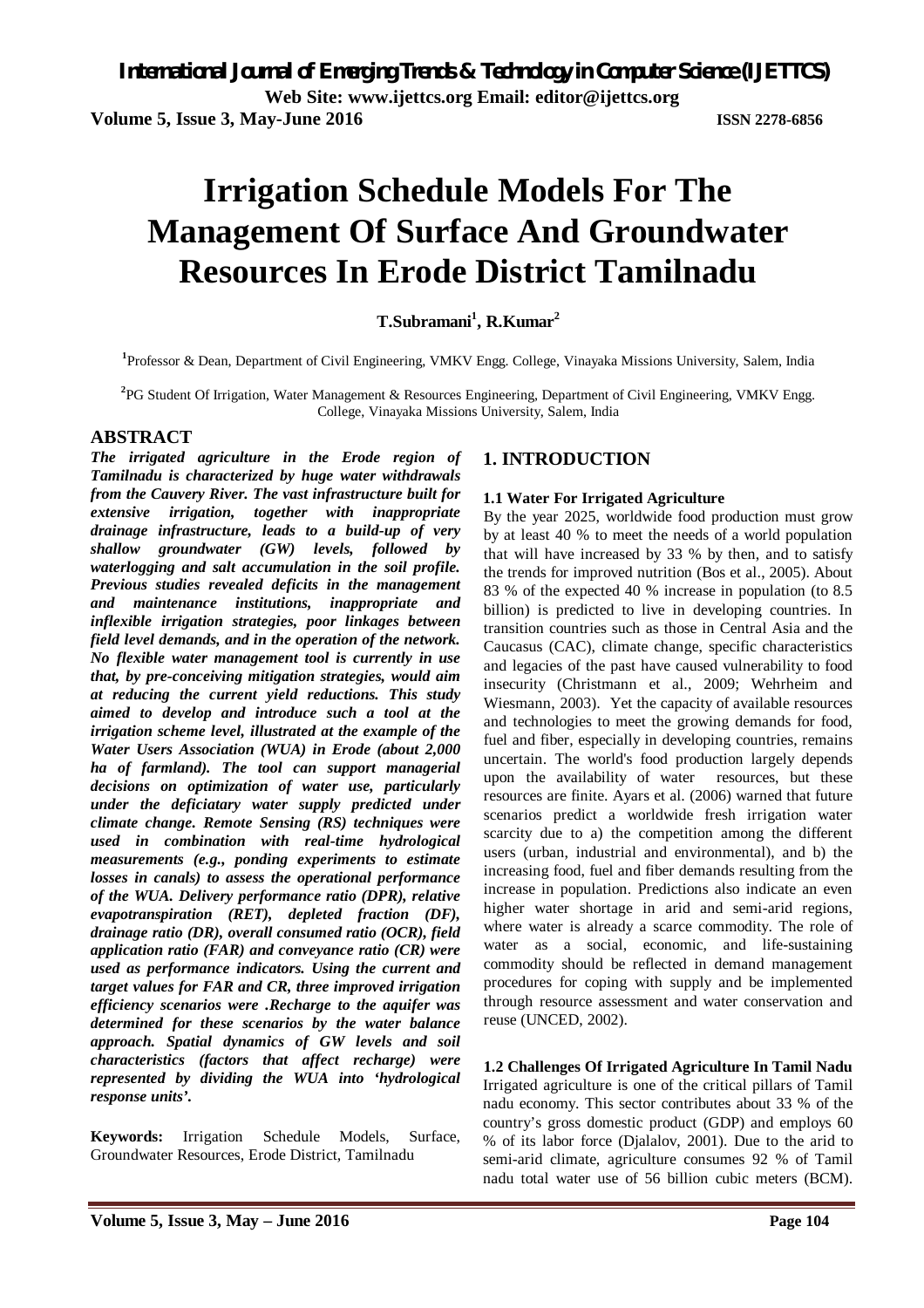#### **Volume 5, Issue 3, May-June 2016 ISSN 2278-6856**

Huge amounts of water are withdrawn from the CAUVERY and bhavanisagar (80 % of the total water use), the main sources of irrigation water supply. Nevertheless, since approximately the 1990's, the region frequently experiences insufficient water supply, particularly so in the downstream and middlestream reaches of the rivers (Olimjanov and Mamarasulov, 2006), which is attributed to low irrigation efficiency (Conrad, 2006). As 80% of erode water supply comes from neighboring countries, primarily via the Rivers CAUVERY and bhavanisagar , agriculture and agricultural policy in Tamil nadu also have significant international dimensions. Along with this, competition for water between the local water users has increased substantially (Abdullaev et al., 2008a).

### **1.3 Objective Of The Study**

The main objective of this study is to establish and introduce a hydrological tool by integrating surface and sub-surface irrigation that is based on satellite remote sensing and hydrological models to support the managerial decisions at the water users' association level. The specific research objectives are:

- Develop an irrigation scheduling model for CAUVERY Water Users Association (WUA) that is spatially and temporally highly detailed for improved system operation in the WUA (spatial resolution is to be achieved through developing an approach based on site- and soil-specific hydrological response units);
- Develop management scenarios of optimized system operation with the goal of maximizing the farmers' objectives under system- and water-resource limitations while minimizing impacts on the environment.

The conceptual framework to achieve these objectives is presented in the following section.

### **1.4 Development Of A Hydrological Tool**

To develop a hydrological tool that operates at a high temporal and spatial resolution, CROPWAT model was used as a basis. CROPWAT can develop irrigation schedules at high temporal resolution. It can be used to develop optimal irrigation schedules considering both sufficient water supply and reduced supply. In the first case, the optimal schedule allows avoiding water stress, and in the second case, the impact of water stress on yield reduction can be minimized and the yield losses under reduced water supply can be quantified. It has a shortcoming, however, as it is not able to compute the contribution of capillary rise to crop water use. To fill this gap, the HYDRUS-1D model was used; it has been parameterized for ERODE and provides reliable quantifications of capillary rise (Forkutsa, 2006). We used

HYDRUS-1D to compute capillary rise on a daily basis, and the values were introduced to CROPWAT.



**Figure. 1** Flow Chart

However, the GW levels are dynamic in nature and can vary significantly following surface water interventions. Therefore, the tool was further integrated with hydrological models to simulate improved irrigation efficiency scenarios. Remote sensing techniques (determination of actual and potential evapotranspiration using SEBAL) and real-time hydrological measurements (field experiments for application efficiency, rating curves for inflows and outflows from the WUA, ponding experiments for conveyance losses) were used to determine the overall irrigation efficiency of the WUA.(Figure.1)

#### **1.5 Operational Performance In The Study Area**

To assess the operational performance of the irrigation system in the study area in general and field and application ratios in particular, remote sensing techniques (Surface Energy Balance Algorithm for Land (SEBAL) for potential and actual evapotranspiration rates) were used in combination with real-time hydrological measurements (inflow and outflow from the study area, ponding experiments for conveyance ratio and field experiments for field application ratio). Delivery performance ratio (DPR), relative evapotranspiration (RET), depleted fraction (DF), drainage ratio (DR), overall consumed ratio (OCR), field application ratio (FAR) and conveyance ratio (CR) were selected as performance indicators.

The irrigation scenarios investigated here refer to improvements of the FAR and CR towards target values derived from the literature. Irrigation efficiency by definition is the product of the FAR and CR. Target values of FAR were taken from Bos and Nugteren (1990, 1974a)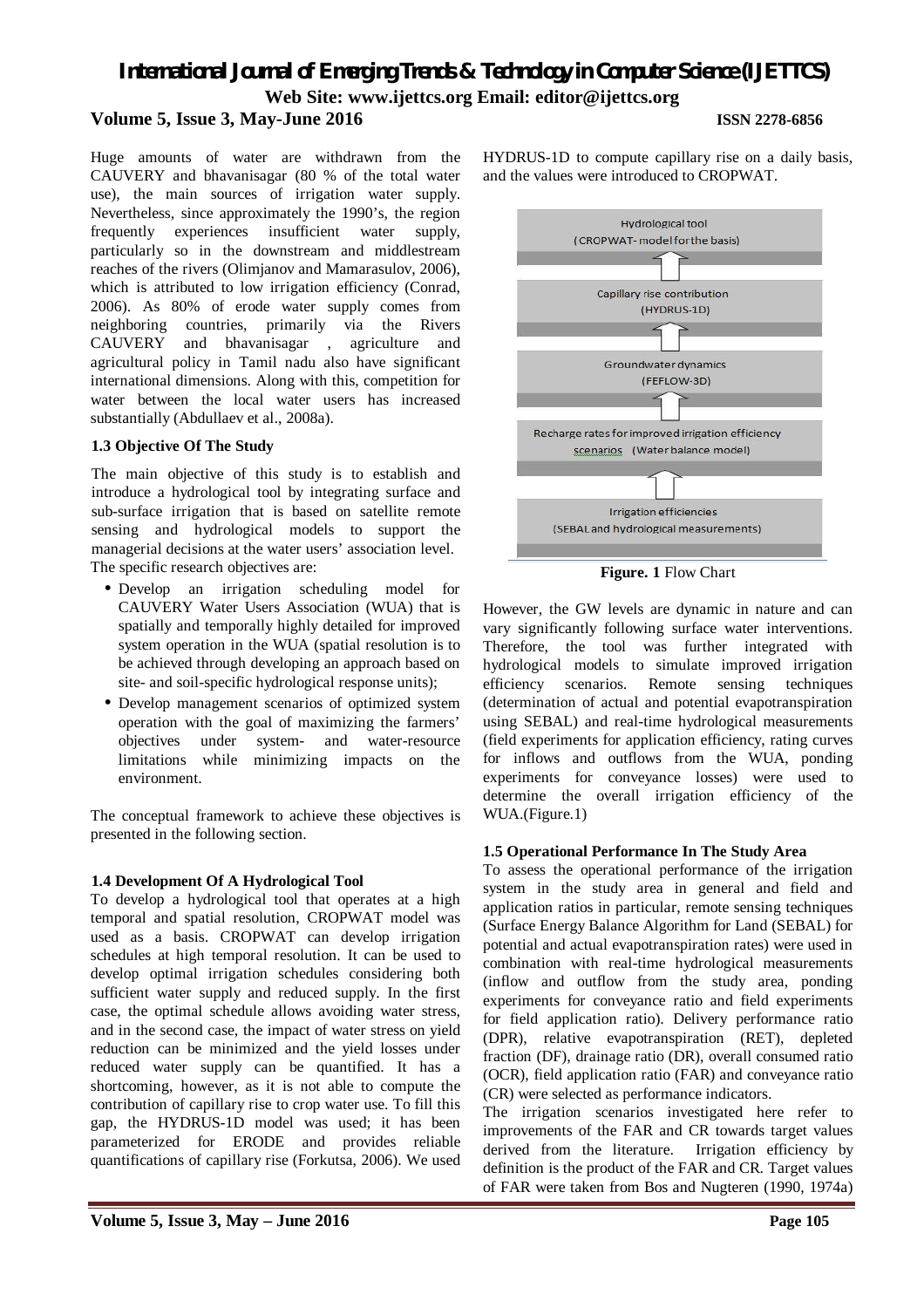### **Volume 5, Issue 3, May-June 2016 ISSN 2278-6856**

and target values of CR were taken from Jurriens et al. (2001). By using the current and target values of FAR and CR, one baseline and three improved irrigation efficiency scenarios were developed:

- Scenario A: baseline business-as-usual (BAU),
- Scenario B: improving CR,
- Scenario C: raising FAR, and
- Scenario D: improving FAR and CR together.

#### **1.6 Recharge Estimates And Development Of Hydrological Response Units**

Irrigation efficiency strongly influences the recharge rates. Recharge rates in this study for the four irrigation efficiency scenarios were determined by the water balance approach under the assumption that the difference between gross and net irrigation requirements feeds the aquifer. However, recharge rates at field level depend on several factors, e.g., climatic conditions, soil texture, cropping pattern and GW levels. These factors can vary significantly in any irrigation canal command area. Thiessen polygons (on the available point data of GW wells and soil texture) were drawn in Arc GIS to capture the spatial variability of GW levels and soil texture, which determine the capillary rise and in turn, the water balance and hence the recharge. Satellite remote sensing was used for the land-use classification in the area. Areas of similar GW and soil texture in the WUA were defined as hydrological response units (HRUs).

#### **1.7 Quantifying The Gw Dynamics**

The spatial and temporal behavior of groundwater levels largely depends upon the recharge rates. The FEFLOW 3D model (Diersch, 2002a), which has successfully been tested for a number of benchmark examples in variable density flow, was selected for this study. FEFLOW uses recharge rates to simulate the GW dynamics on a daily basis. The daily changes in GW levels were simulated for four different irrigation efficiency scenarios.

#### **1.8 Quantifying Capillary Rise And Optimizing Irrigation Schedule With Hydrological Tool**

With the daily GW levels, the HYDRUS-1D model (Simunek et al., 2005) was used to compute the capillary rise contribution for the four efficiency scenarios and for key crops (cotton, wheat and vegetables). These values were then entered into the CROPWAT model. Capillary rise was introduced into the CROPWAT model through the *user defined irrigation* option to develop the various scenarios, e.g., develop the optimal irrigation schedule for cotton, wheat and vegetables under the BAU scenario, develop the optimal irrigation schedule for cotton for the above-mentioned irrigation efficiency scenarios, compare the current and flexible irrigation scheduling, derive the options for water saving (change in cropping plan, leaving marginal locations out or for alternative crops), and develop the strategies for situations with low water availability.

#### **2. CONCEPTS AND MISCONCEPTIONS OF CONJUNCTIVE USE**

In most climates around the world, precipitation, and consequently peak river discharge, occurs during a particular season of the year, whereas crop irrigation water requirements are at their greatest during periods of low rainfall when unregulated stream flows are significantly lower. For many irrigation systems, water supply is aligned with crop water requirements through the construction and management of dams which capture water during periods of high flow, enabling regulated releases to meet crop water requirements. However, the construction, operation and distribution of water from dams are inherently costly undertakings. Furthermore, dams and the associated distribution systems are commonly subject to high system losses through evaporation and leakage (though it is debateable whether the latter is actually detrimental given that it often contributes substantially to groundwater recharge), and they have social and ecological impacts upon communities and the environment in and on which they are built.

Conversely, under natural recharge regimes, groundwater storage requires no infrastructure, the aquifer serving as the natural distribution system. The point of irrigation, in a groundwater-fed irrigation command, is commonly opportunistically located close to the groundwater extraction point, which in turn is integrated into on-farm irrigation infrastructure. Under a sustainable extraction regime, groundwater of a suitable quality can provide a reliable source of water either as a sole supply of water, or to supplement alternative sources. Commonly, the large storage to annual use ratio typical of many regional aquifers means that the reliability of supply from groundwater is less affected by seasonal conditions than are surface water systems, and may indeed provide significant buffering against droughts. However, most intensively used groundwater systems (within the context of irrigation) are located in the semi-arid parts of the world and are characterised by relatively low annual recharge. Then the ratio of annual use to long term annual recharge becomes the predominant measure of sustainability for these systems, independent of aquifer storage. Whilst providing a large storage and natural distribution system, aquifers are, generally speaking, unable to capture a significant portion of runoff arising from large rainfall events. Aquifers therefore do not annually harvest water on a scale that justifies the construction and operation of centralised water delivery systems based on groundwater alone.

These specific characteristics of surface and groundwater resources have important implications for the optimal design and operation of irrigation systems. However the benefits and limitations are rarely fully considered in the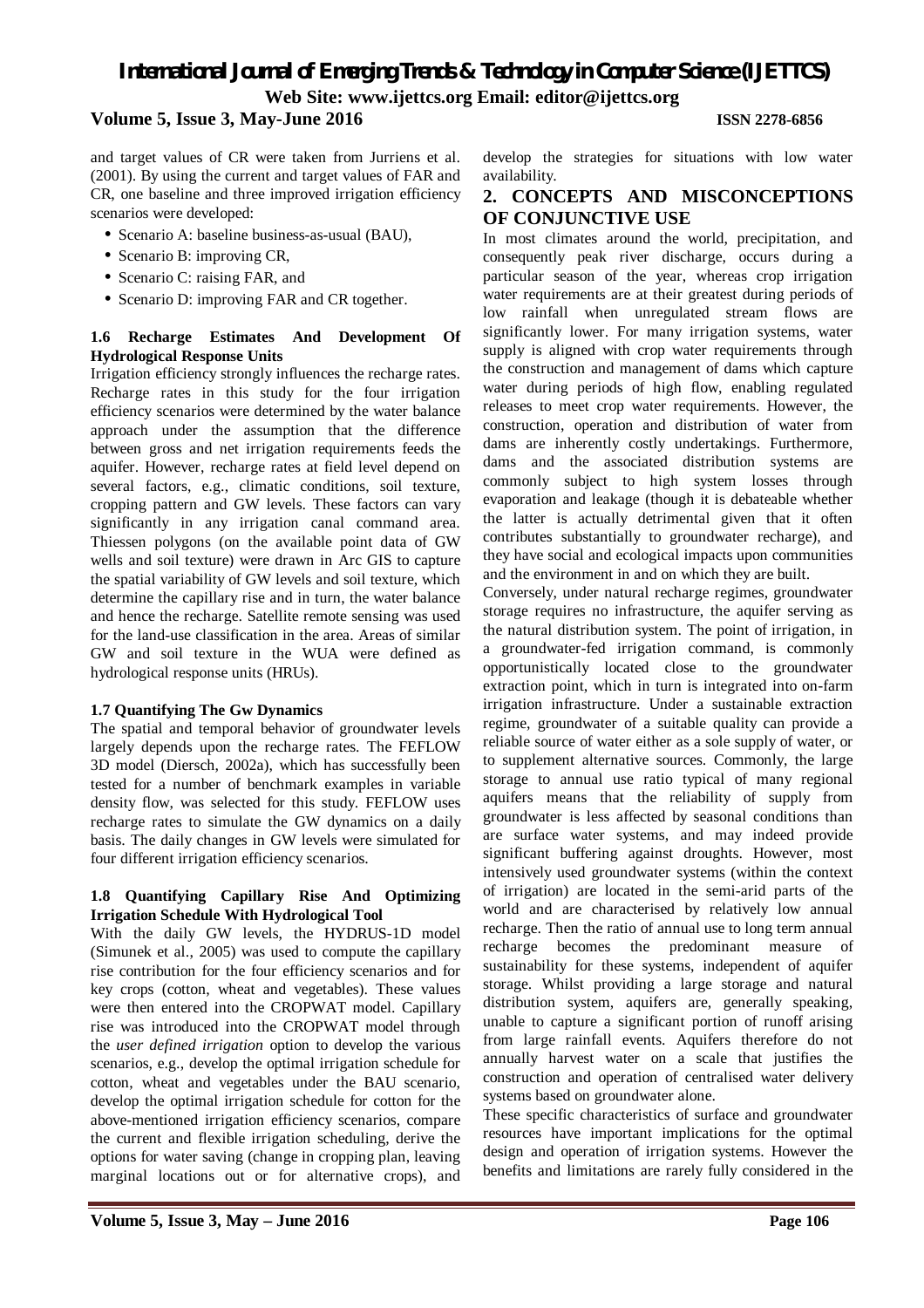# *International Journal of Emerging Trends & Technology in Computer Science (IJETTCS)* **Web Site: www.ijettcs.org Email: editor@ijettcs.org Volume 5, Issue 3, May-June 2016 ISSN 2278-6856**

optimisation of system design. Rather supply design is normally focused upon one source of

water, with conjunctive use often an 'after thought' and hence infrastructure and management responses are retrofitted to existing arrangements.

Depending on the relative volumetric mix of the two resources, and the manner in which associated irrigation has been historically developed, the nature of conjunctive use at any one irrigation command will be significantly different. For example, management approaches must be different where ninety percent of the available water is from one of the two resources as compared to the situation where neither resource supplies a majority. Also subtly, groundwater can have three separate roles within a conjunctive management framework; it can be used as an alternative method to distribute water across irrigation commands; it can be

used as a storage mechanism to smooth out the supply/demand balance either across seasonal patterns of water availability, or across decadal variability in climate.

At the general level the benefits attributed to optimising conjunctive use of surface and groundwater have been investigated over many years through theoretical modelling and studies of physical systems. These benefits take the form of:

- Economic gains
- $\triangleright$  Increases in productivity
- Energy savings
- $\triangleright$  Increased capacity to irrigate via larger areas
- Water resource efficiency
- Infrastructure optimisation

However, there are few published analyses of the actual socio-economic benefits that can be attributed to the implementation of conjunctive use management in specific irrigation commands. This is a major impediment to further communicating the positive messages regarding conjunctive use. However, an example of such studies includes Bredehoeft and Young (1983), who modelled a twofold increase in net benefit arising from conjunctive management. Another is the Agriculture and Rural Development Group, World Bank (2006), which reported a 26 percent increase in net farmer income, substantial energy savings, increased irrigation and substantial increase in irrigated crop area for Uttar Pradesh, India, as a result of conjunctive management of monsoon floodwaters in combination with a regional groundwater system.

#### **3. ABOUT THE STUDY AREA**

Erode District (previously known as Periyar District) is a district in the Kongu Nadu region (western part) of the state of Tamil Nadu, India. It was the largest district by area in the state before the Formation of Tirupur

District and the headquarters of the district is Erode. It is divided into two revenue divisions namely Erode and Gobichettipalayam and further subdivided into 6 taluks. Periyar district was a part of Coimbatore District before its bifurcation on September 17, 1979 and was renamed as Erode District in 1996. As of 2011, the district had a population of 2,251,744 with a sex-ratio of 993 females for every 1,000 males, much above the national average of 929. The district is bounded by Chamarajanagar district of Karnataka to the north, and by Kaveri River to the east. Across the river lies Salem, Namakkal and Karur districts. Tirupur District lies immediately to the south, and Coimbatore and the Nilgiris district lie to the west. Erode District is landlocked and is situated at between 10 36" and 11 58" north latitude and between 76 49" and 77 58" east longitude. The district forms the meeting point of Western Ghats and Eastern Ghats separated by Bhavani River.



**Fig 2** Western Ghats as seen from Gobichettipalayam

The district comprises a long undulating plain, sloping gently towards the Kaveri River in the south-east. Three major tributaries of river Kaveri, the Bhavani, Noyyal and Amaravati, run across the long stretch of mountains in the north. Palar River constitutes the boundary between Erode district and Karnataka in the north. The Bhavanisagar Dam and Kodiveri Dam provide storage facilities and numerous canals along with these rivers provide proper drainage and facilities for irrigation in the district.

#### **3.1 Bhavani River**

Bhavani rises in the Western Ghats of Silent Valley National Park in Palakkad District of Kerala. It receives the Siruvani River which has the second tastiest water in the world, a perennial stream of Coimbatore District, and gets reinforced by the Kundah river before entering Erode District in Sathyamangalam. Bhavani is more or less a perennial river fed mostly by the southwest monsoon. The northeast monsoon also supplements its water resources. This river runs for over hundred miles through Erode District, traversing Bhavani and Gobichettipalayam taluks. It feeds the Bhavanisagar reservoir, which takes an easterly course after Sathyamangalam taluk. Near Gobichettipalayam lies the Kodiveri Dam, a mini dam constructed for agricultural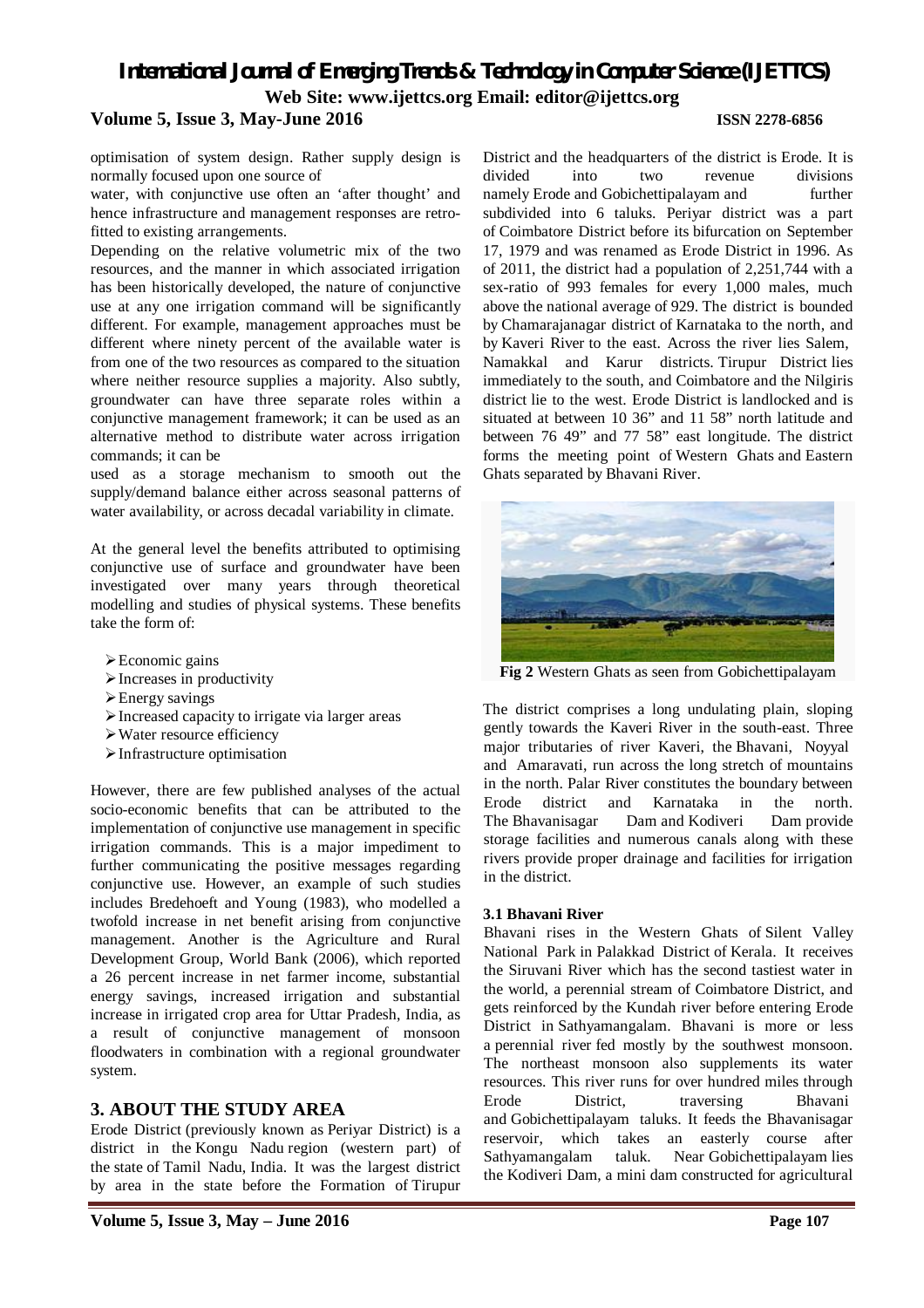# *International Journal of Emerging Trends & Technology in Computer Science (IJETTCS)*

**Web Site: www.ijettcs.org Email: editor@ijettcs.org** 

#### **Volume 5, Issue 3, May-June 2016 ISSN 2278-6856**

purposes. It ultimately joins Kaveri in the island of Bhavani, Tamil Nadu, near Erode, with a holistic tributary river of Amutha Nathi, hence called Tiriveni Sangamam. The place where Bhavani joins with Kaveri River is famous for Sri Sangameshwara Temple of Lord Shiva, where according to the Hindu customs people perform the last rights for deceased near and dears.

#### **3.2 Cauvery River**

Kaveri rises in the Western Ghats of Kodagu (Coorg) District, in Karnataka, and is joined by many small tributaries. It runs eastward through Karnataka, and at Hogenakal fall takes a sharp turn, east to south. Before reaching this point, it is joined by its main tributary, the Kabini River. From here it runs towards the southeast, forming the boundary between Bhavani Taluk of Erode District and Tiruchengode Taluk of the neighbouring Namakkal District. The Bhavani River joins the Kaveri at the town of Bhavani. The climate is mostly dry and characterized by good rainfall. Unlike nearby Coimbatore district, Erode District has dry weather throughout the year except during the monsoons. The Palghat Gap in Western Ghats, which has a moderating effect on the climate of Coimbatore district, does not help in bringing down the dry climate in this area. The cool moist wind that gushes out of the west coast through Palghat gap loses its coolness and becomes dry by the time it crosses Coimbatore district and reaches Erode. Generally the first two months of the year are pleasant, but in March the temperature begins to rise, which persists till the end of May. The highest temperatures are normally recorded during May. The scanty showers during this period do not provide much relief from the oppressive heat. However, there is an improvement in the climate during the June–August period. During the pre-monsoon period, the temperature reverses its trend. By September the sky gets heavily overcast, although the rains pour down.



**Fig 3** Erode District Map

#### **3.3 Irrigation And Drainage Management In The Erode**

Water is provided to the WUAs by a network of irrigation canals. As canals are dug-in, the water needs to be pumped up into the main distributor canals of the WUA. However, depending on the topography, some farms receive the water directly from the dug-in canals. For example, about 66 % of the total water supply into the ERODE WUA originates from the 10 lift irrigation schemes (pumps), whereas the remaining 34 % has surface water supply through gravity canals. The total length of the irrigation canals in ERODE is around 156 km, and the density of the irrigation network is 83 m ha<sup>-1</sup>. An open horizontal drainage network is used to remove excess surface and groundwater from the area along with the salts, the latter especially stemming from leaching events prior to the vegetation season. The drainage network consists of laterals and collectors. The total length of the drainage system in the WUA is 101 km (drainage network density:  $54 \text{ m ha}^{-1}$ ). Soils in the WUA are predominantly loamy to sandy loam according to USDA classification. The GW level in the study area is shallow and ranges from 1.0–1.2 m below surface during leaching and irrigation events (Ibrakhimov et al., 2007). For monitoring the GW levels and salinity, the national authorities have installed 15 GW wells in the WUA. The socalled "Hydromelioration Expedition (OGME)" of the district is responsible for collecting the GW data of which copies are provided to the WUA office and Irrigation System Authority (TEZIM).

#### **3.4 Establishment Of Rating Curves**

As described above, rating curves are based on simultaneous measurements of water level and discharge covering the full range of discharge variation. The velocity-area method, which is the most practical method for measuring stream discharge, was applied in this study. Here, discharge is equal to the product of the crosssectional area and the velocity. The cross sections were measured at all flow measuring stations from an assumed benchmark (a point of known elevation) before and after the vegetation season to determine the amount of sedimentation, which can disturb the relationship between the head values and the discharge. The width of the canals at the stations was divided into a number of subsections, each containing no more than 5% of the total discharge. For each subsection, canal depth and average velocity were measured. The current meter was placed at a depth where average velocity was expected to occur. Water depths lower than 1 m were multiplied by 0.6 times the total depth of the canal, and the current meter was placed at this depth to measure the average velocity. When depths were larger, the current meter was placed at a distance of 0.2 and 0.8 times the total depth of the canal (Buchanan and Somers, 1969).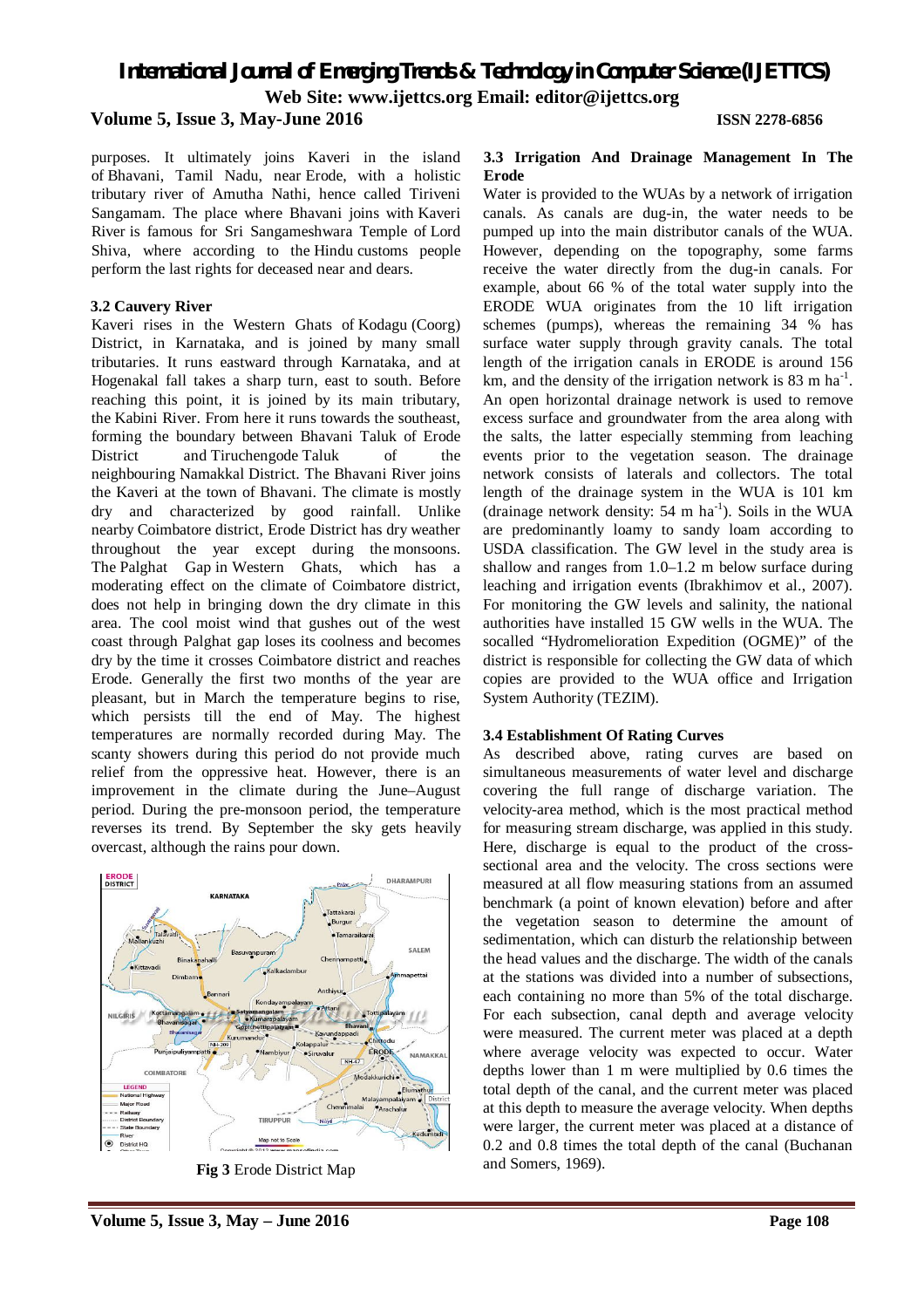#### **Volume 5, Issue 3, May-June 2016 ISSN 2278-6856**

The product of velocity, depth and width of the section is the discharge through the respective subsection. The sum of the discharge amounts in the subsections equals the total discharge of the canal. As the main objective of the rating curve is to calculate the discharge for the stages that are not captured by a current meter, the equation for the best-fit-line was used for further discharge calculations Table 1 shows Water balance components for CAUVERY water users association vegetation season

| Table 1 Water Balance Components For Cauvery |  |
|----------------------------------------------|--|
| Water Users Association Vegetation Season    |  |

| Month     | Actual<br>inflow<br>(mm) | Intended Total<br>inflow<br>(mm) | outflow<br>(mm) | Actual<br>ET<br>(mm) | Potential<br>Precipitation<br>(mm) | ET<br>(mm) |
|-----------|--------------------------|----------------------------------|-----------------|----------------------|------------------------------------|------------|
| April     | 94                       | 84                               | 101             | 35                   | 85                                 | 41         |
| May       | 246                      | 148                              | 154             | 118                  | 138                                | 4          |
| June      | 245                      | 2.42                             | 115             | 191                  | 175                                | 9          |
| July      | 451                      | 308                              | 247             | 104                  | 164                                | 1          |
| August    | 456                      | 255                              | 219             | 124                  | 140                                | 0          |
| September | 97                       | 110                              | 45              | 89                   | 102                                | 0          |
| Seasonal  | 1589                     | 1147                             | 881             | 661                  | 804                                | 55         |

#### **4.4.1 INTENDED FLOW OF WATER (VI)**

Intended flow of water or the amount of water supposed to be delivered to the irrigation system from the main canals for the 2007 vegetation season was determined from the dataset of the CAUVERY WUA.

### **5. MAJOR IRRIGATION SYSTEMS BOTH SURFACE WATER AND GROUNDWATER**

Generally, conjunctive use, especially in the spontaneous bform, has developed on the major alluvial plains and their associated aquifers of the world (as discussed above). Foster *et al* (2010) contend that the abovementioned settings, together with variations of average rainfall and geomorphological position, control the potential for conjunctive use for irrigated agriculture. A further driver appears to be water availability, or more pertinently, water scarcity – the pressure to find and utilise other water sources increases as water becomes scarce. Nevertheless, the scale of the adoption of conjunctive use is generally controlled by the scale of the groundwater system. Historically, surface water has been the primary source in the majority of such systems, with groundwater providing an alternative source when surface water availability is low, particularly during periods of drought. However with increasing demand for water, the value of groundwater is achieving greater recognition, becoming in many areas an important primary source of water supply for irrigation. The increased value for groundwater more generally has

been driven by growth in irrigated areas that were traditionally supplied from surface water, and hence increasing the demand from these historic sources. The use of groundwater for irrigation has generally increased worldwide (in some cases exponentially) since the 1950s. For instance, surface water withdrawals accounted for 77 percent of all irrigation in the UK in 1950; but with increasing groundwater development, declined to just 59 percent by 2005 (USGS, 2011).

| <b>Drivers</b><br>of | Groundwater Resource                             | <b>Surface Water Resource</b>            |
|----------------------|--------------------------------------------------|------------------------------------------|
| <b>Resource Use</b>  |                                                  |                                          |
|                      |                                                  |                                          |
| Variable climate     | A highly variable climate will typically favour  |                                          |
|                      | of<br>groundwater resources,<br>users<br>as      |                                          |
|                      | groundwater characteristically provides a        |                                          |
|                      | higher reliability of supply than surface water. |                                          |
| surface<br>Poor      | Poor surface water quality (often generated by   |                                          |
| water quality        | the irrigation system itself) will favour        |                                          |
|                      | groundwater use.                                 |                                          |
| Poor                 |                                                  | Surface water will remain the dominant   |
| groundwater          |                                                  | resource when groundwater quality is     |
| quality              |                                                  | poor.                                    |
|                      |                                                  |                                          |
| Lack of adequate     | Gaps or failures in infrastructure (or in its    |                                          |
| infrastructure       | operation and maintenance) that delivers         |                                          |
|                      | surface water to users will favour groundwater   |                                          |
|                      | use.                                             |                                          |
|                      |                                                  |                                          |
| of<br>Depth          |                                                  | Groundwater resources<br>found<br>at.    |
| groundwater          |                                                  | significant depths below the surface     |
| resource             |                                                  | will incur significant pumping costs and |
|                      |                                                  | hence often favour the use of surface    |
|                      |                                                  | water resources.                         |
|                      |                                                  |                                          |
|                      |                                                  |                                          |

**Table 2** Summary of drivers for sole use of groundwater or surface water resources

In surface water irrigation commands, there can be differences in water security based on how close the particular farm off-take is to the primary diversion canal, especially where the delivery infrastructure is operated (or performs) in an inefficient manner. Those close to the primary source (termed the Head of the irrigation command) are likely to benefit from regular supplies whereas those at the end of the delivery system (the Tail) are subject to the efficiency of the delivery canals and the compliance of other farmers to access rules. In some cases the quality of the delivered water will deteriorate as the delivery system also sources Groundwater discharge from irrigation induced shallow water tables. In such cases, individual wells become an insurance policy against both diminished and uncertain supply and poor water quality.Table.2 shows Summary of drivers for sole use of groundwater or surface water resources.

#### **5.1 About Governance**

This paper is essentially about the governance approaches that are required to implement conjunctive use management in irrigation commands. Groundwater governance is defined here as the process by which groundwater resources are managed through the application of responsibility, participation, information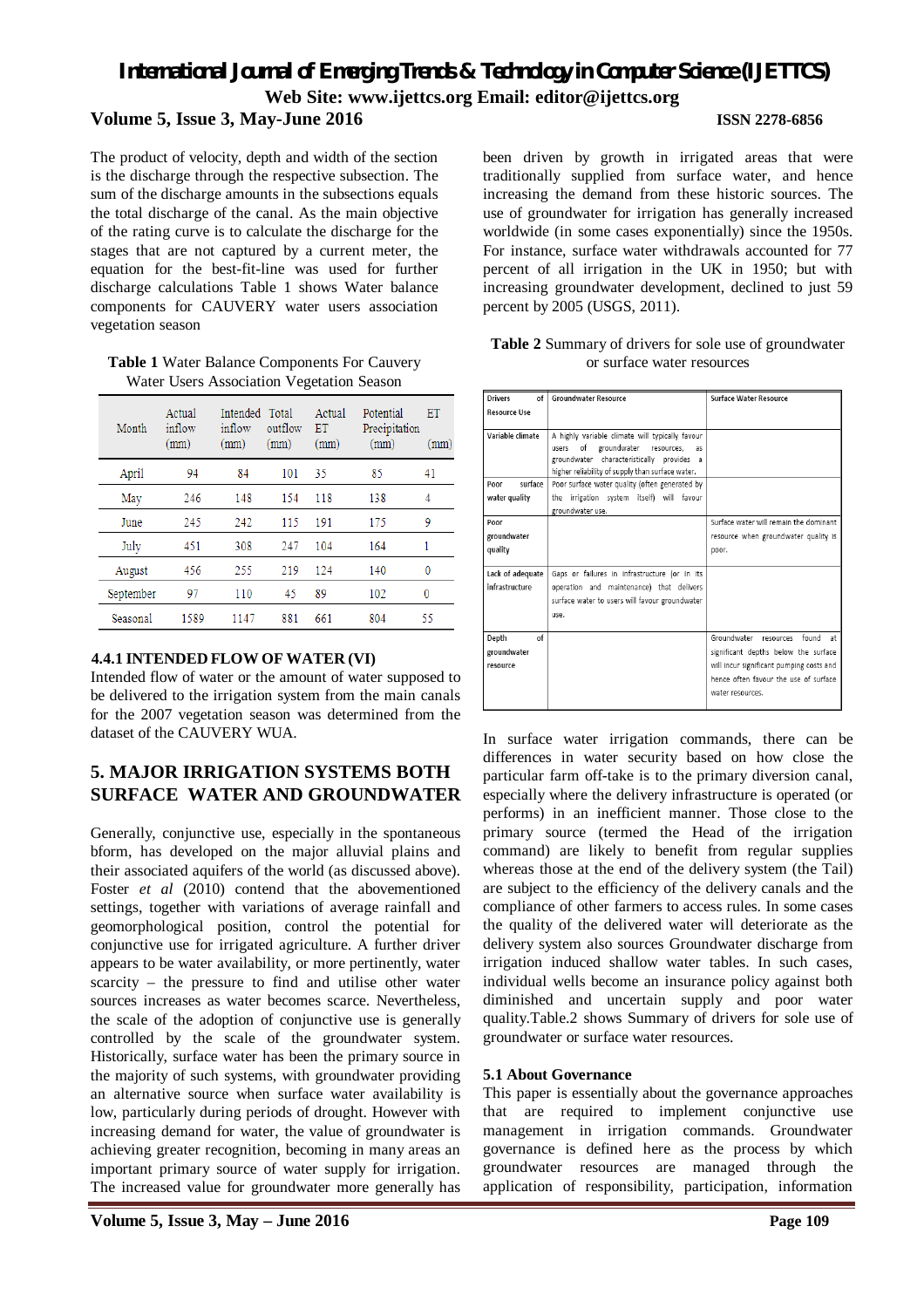**Volume 5, Issue 3, May-June 2016 ISSN 2278-6856**

availability, transparency, custom and rule of law. It is the art of coordinating administrative actions and decision making between and among different jurisdictional levels – one of which may be global (adapted from Meganck and Saunier, 2007). There are different implications for governance arrangements depending whether one is retrofitting planned conjunctive use to an existing irrigation command, or whether it is being developed in a *greenfields* situation.

In both cases, the following will be required:

- institutional strengthening to ensure that integrated water management occurs, together with explicit decisions about system management and operation. Institutionally, international experience is that surface water management is almost always separated from groundwater management, though they may share the same 'head' institution or governing authority. It is the authors' view that major institutional reform is required to bridge this 'divide' not just in name but through planning behaviours and operational arrangements;
- commitment to sustainability objectives (that target environmental, social and economic outcomes);
- decisions about future investment in infrastructure and cost recovery;
- strong policy and legislative leadership to drive a planned approach, within a compliance culture;
- clear and robust implementation/delivery mechanisms to ensure the central planning/policyapproach can be taken through to on-ground action;
- participatory involvement by the grass-roots water users and related stakeholders; and
- technical knowledge of the surface water and groundwater systems to enable efficient use of both resources, and capacity building to apply this technical knowledge.
- However, irrigation commands where spontaneous conjunctive use has evolved over time will also require a significant investment in planning to enable integration of opportunistic pumping within the optimal conjunctive use framework. This will require (in addition to the above):
- establishment of institutions that provide complementary planning and regulatory functions;
- modification of current behaviour, that may be achieved through;
- implementation of a compliance management framework
- potential use of either market instruments or direct incentives to encourage/effect farmer change; and
- argeted extension programs that through education and demonstrations enable farmers to realise the onfarm benefits to be provided by the planned approach.

Because spontaneous conjunctive use has usually evolved over time, policy objectives such as sustainability may not be fully evident or understood, unless serious resource

depletion is already placing physical constraints on access. Regulated reductions in access may therefore create tensions, highlighting the value in improved understanding by irrigators, and the value in stakeholder involvement within the planning process. Where conjunctive use has grown up spontaneously around a previously surface water dominated irrigation command, one might expect management to be somewhat centralised and rigid. Where it has grown around a strongly groundwater dominant irrigation command, management approaches may be less rigid and more informal, to the point where there is little regulatory control. Each of these end members will represent particular challenges in achieving a governance model that is able to support a technically robust and appropriately managed conjunctive management model.

#### **6.CALCULATION OF PERFORMANCE INDICATORS**

To assess the operational performance of the irrigation scheme, first the targets of the performance assessment need to be formulated (Bos et al., 2005). Then the appropriate performance indicators need to be selected from comprehensive lists provided, e.g., in the ICID guidelines (ICID, 1978). The rationale for selecting these indicators includes the feasibility of taking measurements, the accuracy of measurements and the cost effectiveness (Bandara, 2003). In this study, the performance assessments mainly targeted water availability and water use efficiency at both systems and field scale. Furthermore, water distribution was investigated at different levels in the canal system. Therefore, delivery performance ratio (DPR), relative evapotranspiration (RET), depleted fraction (DF), drainage ratio (DR), overall consumed ratio (OCR), field application ratio (FAR) and conveyance ratio (CR) were selected as performance indicators. These indicators are based on the components of the water balance (see section 3.2.2). The following subsections define the indicators and then describe the methodology for determining the parameters used in these indicators.

#### **6.1 Delivery Performance Ratio (Dpr)**

The delivery performance ratio (DPR) is an indicator used to assess the reliability of the water distribution in the irrigation scheme. Bos et al. (1991); Clemmens and Bos (1990) and Molden and Gates (1990) rated it as the most important indicator for the operational performance of the water distribution in the irrigation scheme.

#### **6.2 Drainage Ratio (Dr)**

The degree to which the supplied water is consumed in an irrigation scheme is defined as drainage ratio (DR) and is also useful for diagnostic purposes.During long-term observations of a catchment, DR and DF should sum up to 1 (Bos et al., 2005). In irrigation systems with shallow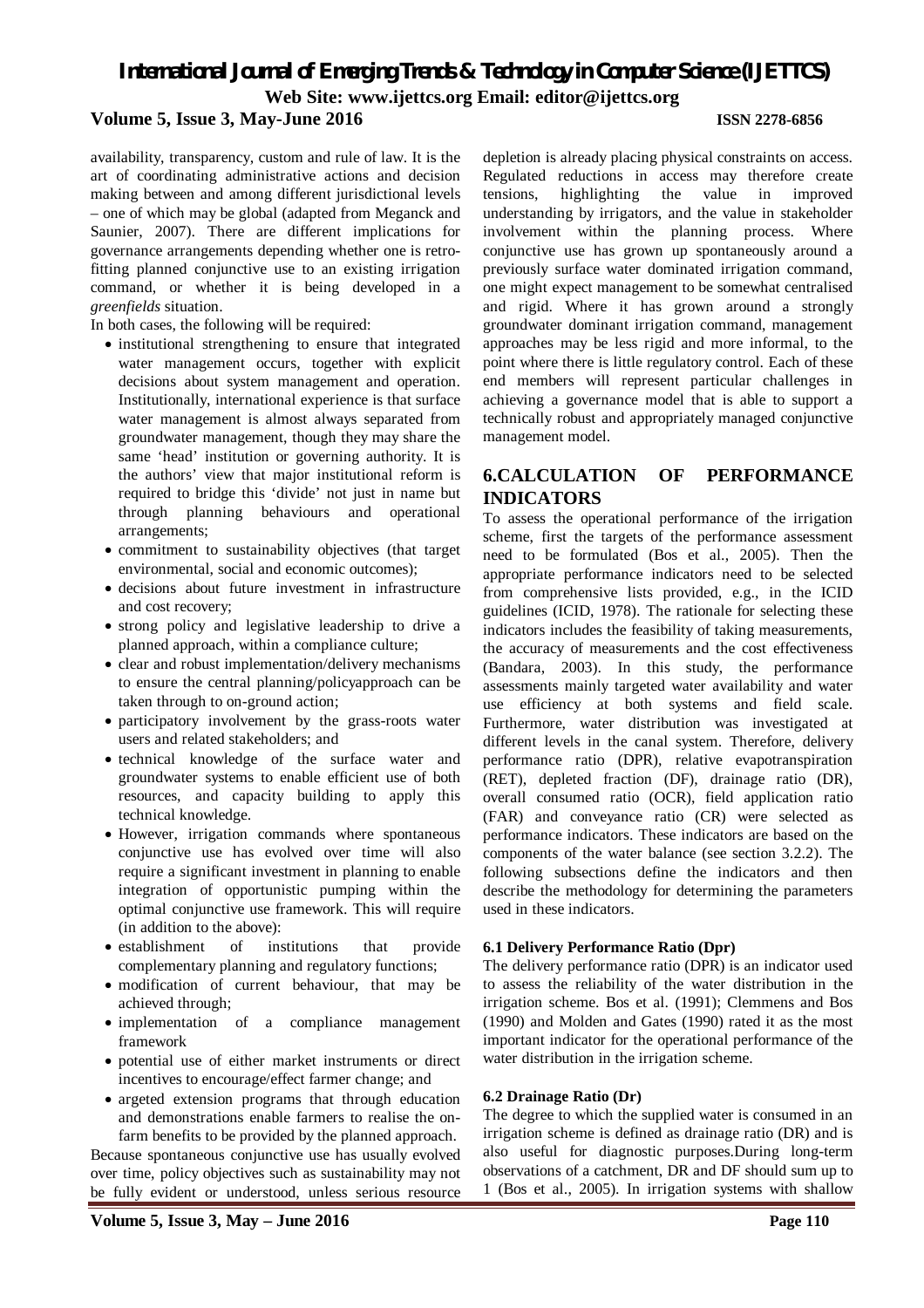#### **Volume 5, Issue 3, May-June 2016 ISSN 2278-6856**

GW tables, this value can be used as an orientation to assess the variations of the GW level and therefore the risk of soil salinization.

#### **6.3 Overall Consumed Ratio (OCR)**

The overall (or project) consumed ratio (OCR) quantifies the degree to which the crop irrigation requirements are met by irrigation water in the irrigated area (Bos and Nugteren, 1974). The ratio allows, among others, evaluations of the overall system efficiency. Field application ratio (FAR)

The field application ratio (FAR) is the measure of water losses in the field. This efficiency indicator is defined as (ICID, 1978)

### **7. HYDROLOGICAL TOOL FOR IRRIGATION MANAGEMENT**

During the past few decades, competition for water among different users has increased manifold in many parts of the world. The development of new resources is not economically and environmentally viable. Therefore, the increasing demands for water can only be met by using the existing resources more efficiently (FAO, 2003). The majority of irrigation networks around the world are operating at a low overall efficiency of 30 % against the minimum achievable efficiency of 56 % (Sarma and Rao, 1997). Inappropriate system design causes in a low overall efficiency, but even with appropriate design, a proper management for the effective operation and maintenance of irrigation water delivery systems is essential, and worldwide evidence shows that significant improvements can be gained through irrigation scheduling (Malano et al., 1999). Although the crop yield and seasonal evapotranspiration (ET) relationship have been widely used for the management of water resources, the effects of timing of water application are also of key importance especially for irrigation scheduling with high temporal resolution (Hanks, 1983; Vaux et al., 1983; Howell, 1990). Irrigation scheduling should answer as to when and how much to irrigate a cropped field. Given the complexity, a number of computerized simulation models (Kincaid and Heermann, 1974; Smith, 1992 and Mateos et al., 2002) to support and improve irrigation scheduling are available.

#### **7.1 Irrigation Scheduling Model**

The FAO procedure, as described by Doorenbos and Pruitt (1977) and Allen et al. (1998), and implemented in the CROPWAT software (Smith, 1992; Clarke et al., 1998) was selected for this study to develop the irrigation schedule (IS) for the cotton crop, which is grown on more than 50 % of the irrigated area of the WUA (see Chapter 4). As the CROPWAT software has no facility to compute the capillary rise, which is an important parameter in water balancing under shallow GW conditions, the model was adapted to the local conditions (shallow GW levels). The capillary rise computed outside the domain of the model with the HYDRUS-1D model was introduced in the CROPWAT model by using the so called 'users defined irrigation' option.

#### **7.2 Scenarios Used In The Model**

A main reason for using models results from their ability to simulate alternative irrigation scenarios based on different levels of allowed crop water stress and on various constraints in water availability (Pereira et al., 2007). In this study, various scenarios were developed to compute optimal irrigation schedules for cotton improved irrigation

#### **7.2.1 Optimal Irrigation Scheduling**

For four irrigation efficiency scenarios (see, Chapter 3), S-A; current irrigation efficiency or business-as-usual (BAU), S-B; improved conveyance efficiency, S-C; increased application efficiency and S-D; improved conveyance and application efficiency, under characteristics of six developed hydrological response units,S-SL (shallow-silt loam), D-SCL (deep-silt clay loam) and M-SL (mediumsilt loam), GW levels were simulated using the FEFLOW-3D model. The 12 simulated GW levels for the combination described above were then introduced in the HYDRUS-1D model to compute the capillary rise contribution for cotton against each GW level. For details on the methodology see Chapter. The computed capillary rise was then introduced in the CROPWAT model to develop 12 optimal irrigation schedules for cotton.

#### **7.2.2 Optimizing Irrigation Scheduling With Reduced Water Supply**

For the years of low water availability, optimized irrigation schedules under deficit irrigation situations were developed. In this scenario, the water was reduced by 25 and 50 % of the current water supply. The situation can be managed in two ways, i.e., a proportional deduction of water from each irrigation event as suggested in the optimal irrigation schedule, and b) a reduction in the number of irrigation events. The impacts of reduced water supply for these two managerial options was compared for the proportional yield losses simulated in the CROPWAT model using the yield reduction functions proposed by Doorenbos and Kassam.

#### **7.3.Irrigation Scheduling**

#### **7.3.1 Optimal Irrigation Schedule And Practiced Irrigation Schedule**

The optimal irrigation schedules for the improved irrigation efficiency scenarios for cotton under scenarios S-A, S-B, S-C and S-D, show that the capillary rise contribution has a significant impact on the irrigation schedule. In all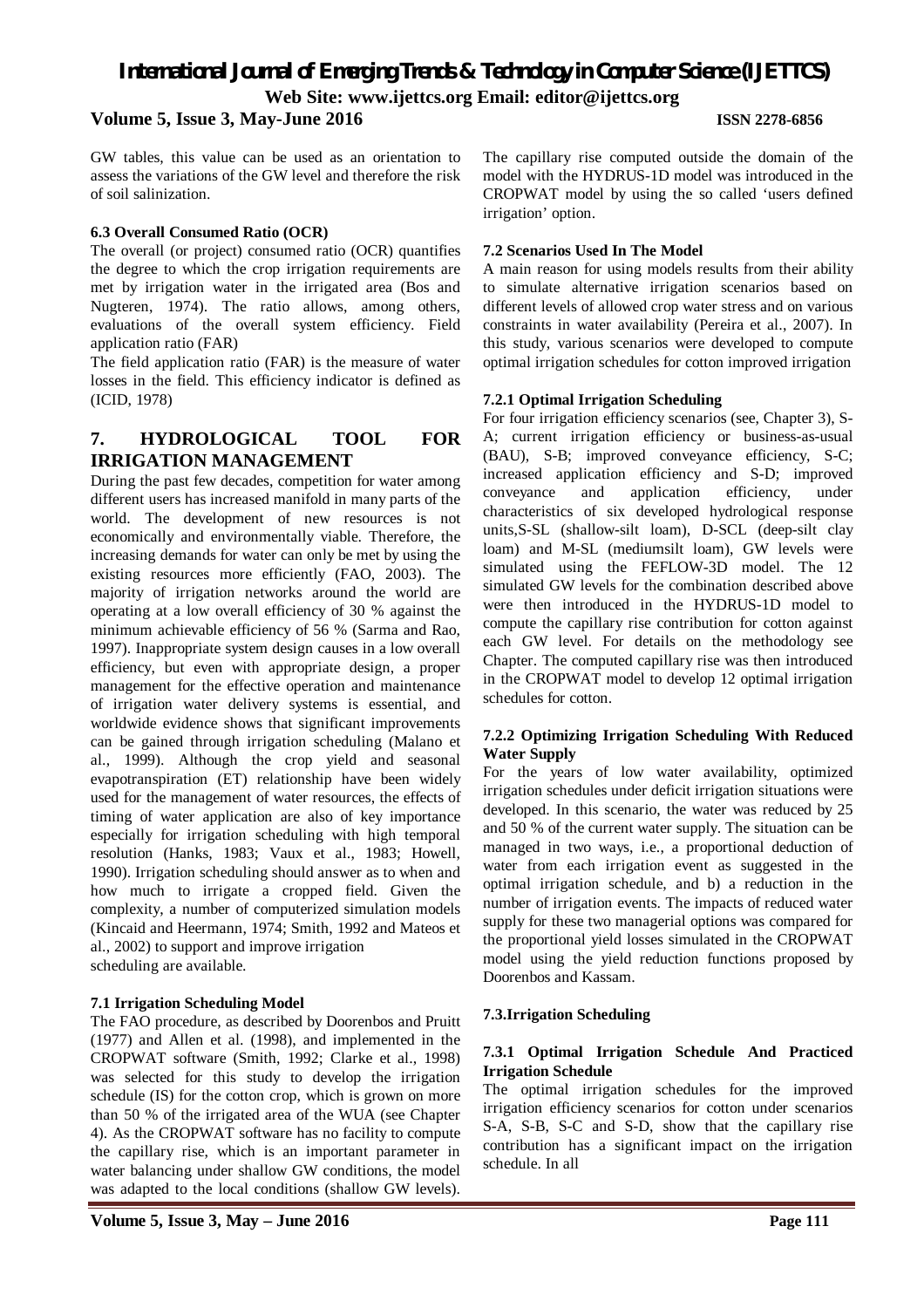# *International Journal of Emerging Trends & Technology in Computer Science (IJETTCS)* **Web Site: www.ijettcs.org Email: editor@ijettcs.org Volume 5, Issue 3, May-June 2016 ISSN 2278-6856**

scenarios, the irrigation quota for the HRUs increases in the order S-SL < M-SL < DSCL.The quota is related to depth of GW levels; they are shallowest in the S-SL and deepest in the D-SCL HRUs. In the S-SL HRUs, the lower irrigation quota is due to a higher capillary rise contribution due to shallow GW. In contrast, the higher irrigation quota in D-SCL is due to a lower capillary rise contribution also due to shallow GW levels. The comparison of the irrigation quota for different irrigation efficiency scenarios shows that the irrigation quota does not differ much in S-A and S-B for all HRUs. The small difference in irrigation quota for S-A and S-B is due to the small difference in the capillary rise contribution for these scenarios. However, the irrigation quota for S-C and S-D differs substantially from that of SA and S-B. The higher irrigation quota for S-C and S-D compared to S-A and S-B is again due to the difference in capillary rise contribution. The low values in S-C and S-D increased the irrigation quota in these scenarios. The trend of change in irrigation quota for these scenarios among HRUs is the same.

Intensified maintenance of canals would lead to higher conveyance efficiency. However, lining is not recommended due to the shallow GW, as lining requires plentiful resources and to maintain the lining with fluctuating GW levels needs additional resources. An increase in irrigation network efficiency can also be realized by reducing operational losses. Better coordination of operational activities would avoid or at least reduce the overflow of water from the canals into the drains. Therefore, the impact of efficiency improvement on the current irrigation and drainage system assessed in this study clearly shows that compensation for the safety net function of the groundwater needs to be considered by institutional strengthening to make water supply at the farm level more reliable.

#### **8. CONCLUSION**

For assessing the operational performance of the WUA, the water balance components actual inflow, intended inflow, total outflow, actual and potential evapotranspiration .Flow of water is a product of the cross-sectional area of the canal and the velocity with which water is passing through this cross-section .The uniform cross section of the CAUVERY canal at Pump-1 and Pump-2 is due to the fact that flow measuring stations were established where water management authorities had constructed the concrete trapezoidal infrastructure to facilitate the discharge measurements. The irregular shape of the BHAVANISAGAR canal is due to the earthen cross section at this flow measuring station.

In these guidelines, water requirements of major crops such as cotton have been elaborated for different agrohydrological, climatic and ecological areas whilst considering among others the contribution of shallow groundwater (GW) to soil moisture enhancement and soil

texture. These guidelines allow a quick, but only rough estimation of large-scale water needs at district and regional level and are still being applied. In the Soviet past, with its emphasis on agricultural production at all costs, water availability, shallow GW tables and drainage problems were less pressing issues, even in remote regions. Despite the lack of precision in the calculation of water needs, water resources used to be sufficient to satisfy requirements under less stringent resource management.

- 33 % of the surface water can be saved by improving the irrigation efficiency near to the target values but this would result in a decline in the GW level, which is not a feasible option for the farmers in the region.
- Shallow GW levels provide 19 % of the crop water requirement for the whole WUA, and farmers want to use GW levels as a safety net to cope with the unreliable water supplies.
- An option to improve the irrigation efficiency along with maintaining the current GW levels is to institutionalize the control of drainage outflows, which at the moment is practiced by the farmers on an individual basis.

The CROPWAT model uses capillary rise values to calculate the water balance and optimal IS for the cotton crop and to develop water management scenarios under a deficitary water supply. In the deficitary water supply scenario, optimal IS of cotton with minimum yield loss was developed for a 25 to 50 % reduced surface water supply, either by proportional deduction of the irrigation quota or by reducing the number of irrigation events. First of all, recharge rates vary substantially within an irrigation scheme due todifferences in vegetation, soil texture, GW levels and other factors (Fazal et al., 2005).Consequently, the common procedure to measure GW levels by observation wells that mirror the GW conditions mainly in the close vicinity of the wells is inadequate. Secondly, the WTF method is designed for estimating, overall seasonal recharges but not for managing situations with high recharge dynamics within theseason as occur in the study region. Thirdly, in case of the rate of recharge being equal to the rate of drainage from the GW, according to the WTF method no recharge would be predicted and this also is not conform to the reality of the situation in the study region.

### **References**

- [1] J.Doorenbos, AH Kassam (1979) Yield response to water, Irrigation and Drainage Paper No. 33, Food and Agriculture Organization of the United Nations (FAO), Rome, Italy, 1979
- [2] J.Doorenbos, WO Pruitt (1977) Guidelines for predicting crop water requirements, Irrigation and Drainage Paper No. 24, Food and Agriculture